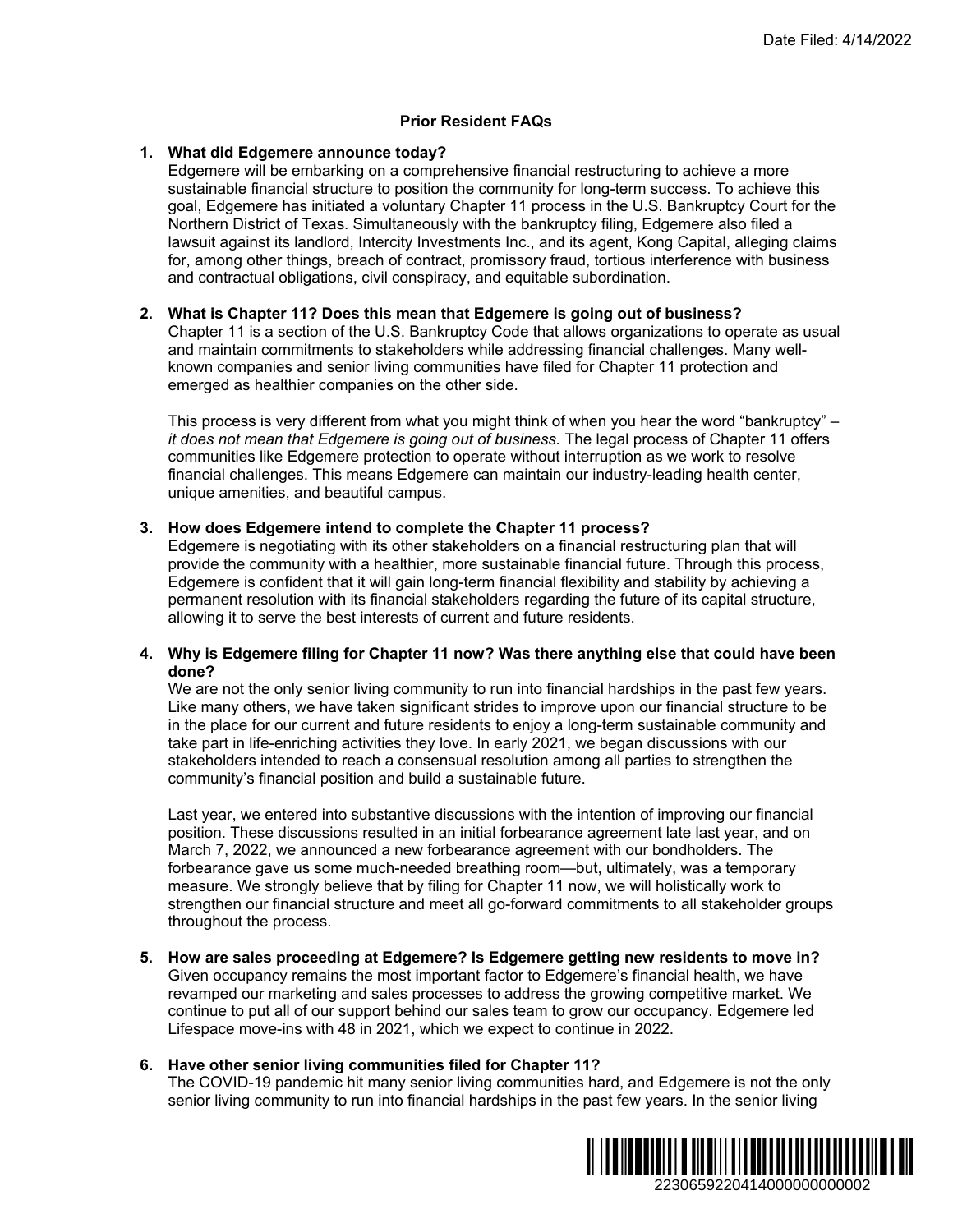space in particular, there are many communities that have filed for Chapter 11 protection recently, including Amsterdam House (New York), the Buckingham (Texas), California-Nevada Methodist Homes (California), Henry Ford Village (Michigan), Hillside Village (New Hampshire), Inverness Village (Oklahoma), Clare Oaks Senior Living (Illinois), the Barrington of Carmel (Indiana) and AltaVita (California). Throughout their processes, each has been able to continue its resident care and experience while addressing their financial challenges, which is our goal as well.

- **7. Is Lifespace Communities included in Edgemere's Chapter 11 filing?**  No.
- **8. How long will this process take? When does Edgemere expect to complete the Chapter 11 process?**

We are working collaboratively with all stakeholders in our Chapter 11 case with the goal of completing this process in a timely fashion, well-positioned for long-term success and a healthier financial future.

### **9. Will the existing leadership team stay in place?**

Edgemere does not anticipate any leadership changes as a result of this announcement.

## **10. Why is Edgemere taking action against Intercity Investments Inc.?**

Edgemere has filed a lawsuit against Intercity Investments Inc. and its agent, Kong Capital, alleging claims related to their actions over the last year. We believe this is in the best interest of the community and all stakeholders, and we intend to pursue it vigorously. While we can't discuss claims in active litigation, the complaint is filed publicly and you can find a copy of it on the KCC website, http://www.kccllc.net/Edgemere, which has all the bankruptcy filings related to Edgemere.

# **11. My family member's unit has been sold but we have not been paid our entrance fee refund. What will happen to our entrance fee refund?**

We understand the importance of honoring the agreements with both prior residents as well as new residents. In an effort to encourage sales to new residents, Edgemere agreed to allow the deposits of all residents who moved in on or after September 27, 2021 to be held in an escrow account at an independent financial institution. If your unit was reoccupied on or after September 27, 2021 the deposit remains in escrow and will not be in Edgemere's possession until the resolution of the bankruptcy process. At the end of the process, if the new resident agrees to stay at Edgemere, the deposit will be converted to an entrance fee and paid to Edgemere, triggering your refund rights.

To the extent a unit was reoccupied prior to September 27, 2021 and the entrance fee refund has now been triggered *(meaning the unit has been sold, the new resident entrance fee was received by Edgemere, and a new resident has occupied the unit)*, we are seeking court authority to make these payments in the ordinary course. We will be sure to update prior residents in a timely manner as there is news to share. You can also find information on Edgemere's dedicated microsite https://www.edgemeredallas.com/financial-restructuring/.

## **12. I've seen media articles about Edgemere's outstanding entrance fee refund obligations. What will happen to my entrance fee refund?**

We understand the importance of honoring the agreements with both prior residents as well as new residents. In an effort to encourage sales to new residents, Edgemere agreed to allow the deposits of all residents who moved in on or after September 27, 2021 to be held in an escrow account at an independent financial institution. If your unit was reoccupied on or after September 27, 2021 the deposit remains in escrow and will not be in Edgemere's possession until the resolution of the bankruptcy process. At the end of the process, if the new resident agrees to stay at Edgemere, the deposit will be converted to an entrance fee and paid to Edgemere, triggering your refund rights.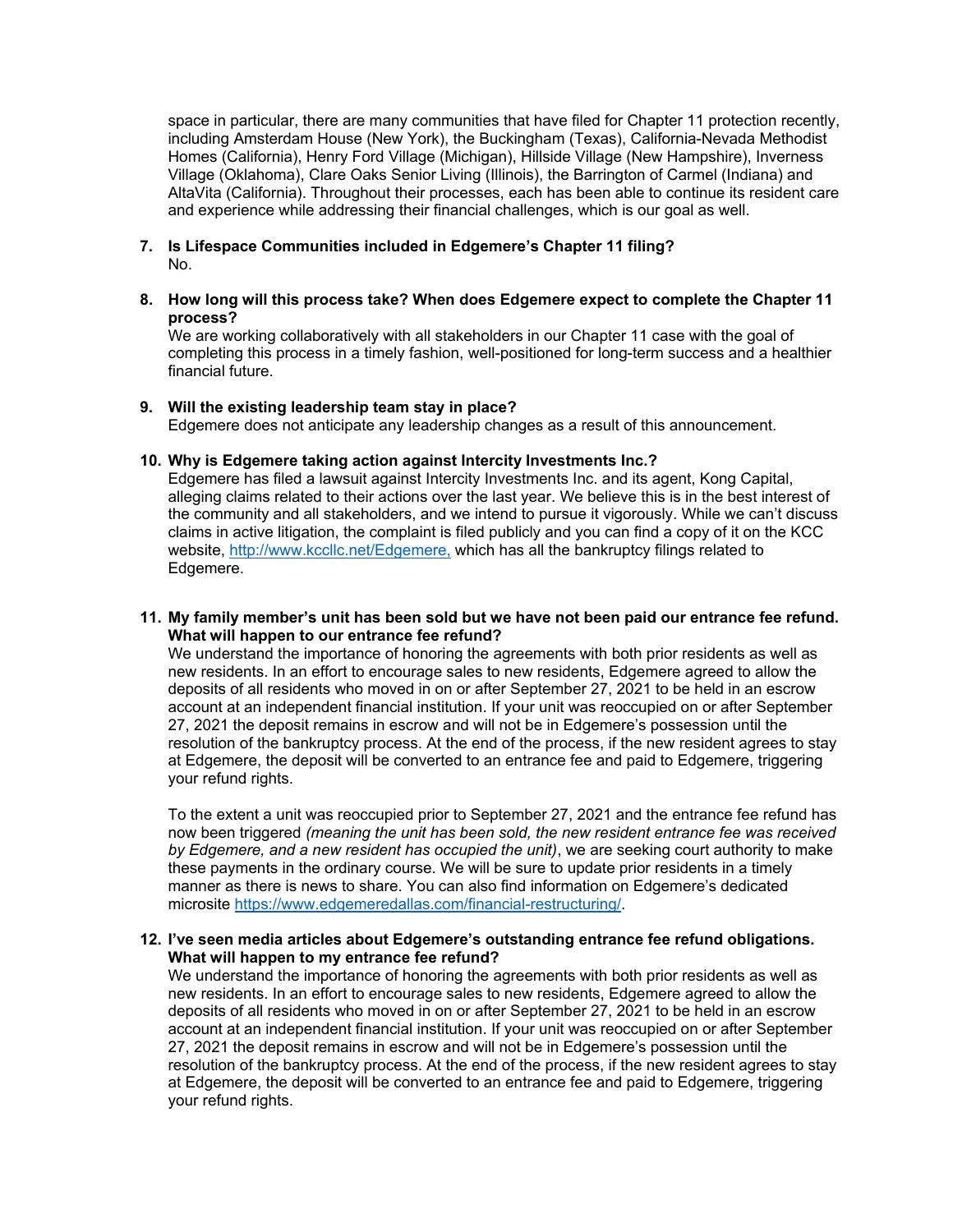To the extent a unit was reoccupied prior to September 27, 2021 and the entrance fee refund has now been triggered *(meaning the unit has been sold, the new resident entrance fee was received by Edgemere, and a new resident has occupied the unit),* we are seeking court authority to make these payments in the ordinary course. We will be sure to update prior residents in a timely manner as there is news to share. You can also find information on Edgemere's dedicated microsite https://www.edgemeredallas.com/financial-restructuring/.

### **13. My family member has left Edgemere and their unit has not been sold yet. What will happen to our entrance fee refund? Will we be reimbursed as normal once the unit is sold?**

We understand the importance of honoring the agreements with both prior residents as well as new residents. In an effort to encourage sales to new residents, Edgemere agreed to allow the deposits of all residents who moved in on or after September 27, 2021 to be held in an escrow account at an independent financial institution. If your unit was reoccupied on or after September 27, 2021 the deposit remains in escrow and will not be in Edgemere's possession until the resolution of the bankruptcy process. At the end of the process, if the new resident agrees to stay at Edgemere, the deposit will be converted to an entrance fee and paid to Edgemere, triggering your refund rights.

To the extent a unit was reoccupied prior to September 27, 2021 and the entrance fee refund has now been triggered *(meaning the unit has been sold, the new resident entrance fee was received by Edgemere, and a new resident has occupied the unit)*, we are seeking court authority to make these payments in the ordinary course. We will be sure to update prior residents in a timely manner as there is news to share. You can also find information on Edgemere's dedicated microsite https://www.edgemeredallas.com/financial-restructuring/.

### **14. What should I do if I believe Edgemere owes me or my family money?**

If you believe you are owed payment for an unpaid entrance fee refund balance prior to our Chapter 11 filing on April 14, 2022, you may need to file a claim as part of the Chapter 11 case. Forms to file this claim, called "proof-of-claim forms," will be available online at http://www.kccllc.net/Edgemere and will be mailed to all parties who would potentially have a claim. Receiving this form does not necessarily mean you have a claim.

## **15. Can you guarantee reimbursement of unpaid entrance fee refunds through the Chapter 11 process?**

We understand the importance of honoring the agreements with both prior residents as well as new residents. In an effort to encourage sales to new residents, Edgemere agreed to allow the deposits of all residents who moved in on or after September 27, 2021 to be held in an escrow account at an independent financial institution. If your unit was reoccupied on or after September 27, 2021 the deposit remains in escrow and will not be in Edgemere's possession until the resolution of the bankruptcy process. At the end of the process, if the new resident agrees to stay at Edgemere, the deposit will be converted to an entrance fee and paid to Edgemere, triggering your refund rights.

To the extent a unit was reoccupied prior to September 27, 2021 and the entrance fee refund has now been triggered *(meaning the unit has been sold, the new resident entrance fee was received by Edgemere, and a new resident has occupied the unit)* we are seeking court authority to make these payments in the ordinary course. Unpaid balances of entrance fee refunds owed by Edgemere prior to the date of our Chapter 11 filing, April 14, 2022, will be settled through the Chapter 11 process. This includes both triggered and untriggered *(if the unit has not been sold).* We will be sure to update prior residents in a timely manner as there is news to share. You can also find information on Edgemere's dedicated microsite https://www.edgemeredallas.com/financial-restructuring/.

#### **16. Where can I go for advice about my claim?**